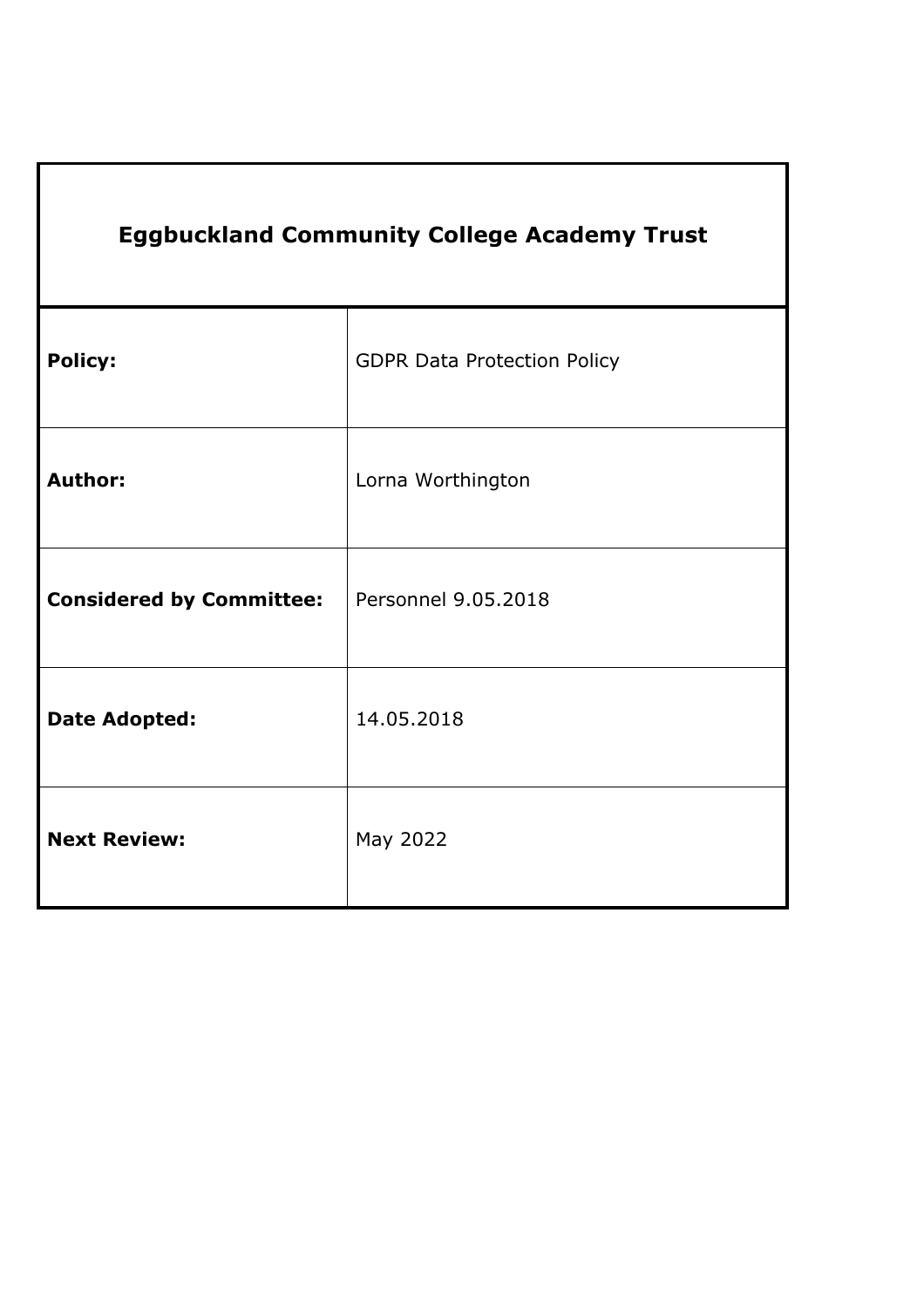## **1. The Legislation**

The General Data Protection Regulation (GDPR) (Regulation (EU) 2016/679) is a privacy and data protection regulation in the European Union (EU) and will be enforceable from 25 May 2018 and requires no enabling legislation, so automatically becomes binding and applicable on that date.

The GDPR imposes new obligations on organisations that control or process relevant personal data and introduces new rights and protections for EU data subjects.

Eggbuckland Community College Academy Trust, ECCAT which includes Eggbuckland Community College, ECC and Austin Farm Primary, AFA is the data controller of the personal information you provide us.

This means that ECCAT determines the purposes for and manner in which any personal data relating to students and their families is to be processed.

In some cases, your data will be outsources to a third party processor. However, this will only be done with your consent, unless the law requires the Trust to share your data. The thrird party processor will have the same data protection standards that ECCAT upholds imposed upon the processor.

### **2. Lawful Basis for Data Collection**

We collect and use student information to meet legal requirements and legitimate interests set out in the GDPR and UK law, including those in relation to the following:

- Article 6 and Article 9 of the GDPR
- Education Act 1996
- Regulation 5 of The Education (Information About Individual Students) (England) Regulations 2013

There are 6 lawful bases for processing personal data

- Consent which should be express, not implied & should be easily understood
- Performance of a contract
- Legal compliance necessary to comply with the law
- Protection of vital interests necessary to protect someone's life
- Public task
- Legitimate interests

For ECCAT students, the lawful bases will generally be legal compliance and performance of a public task. For some sensitive data, specific consent will be sought – e.g. biometric fingerprint enrolment for the tills, and photo ID. Where specific consent is sought the Trust will ensure that any forms used to gather data on an individual will contain a statement (fair collection statement) explaining the use of that data, how the data may be disclosed, and also indicate whether or not the individual needs to consent to the processing.

For ECCAT staff, the lawful basis will generally be performance of a contract.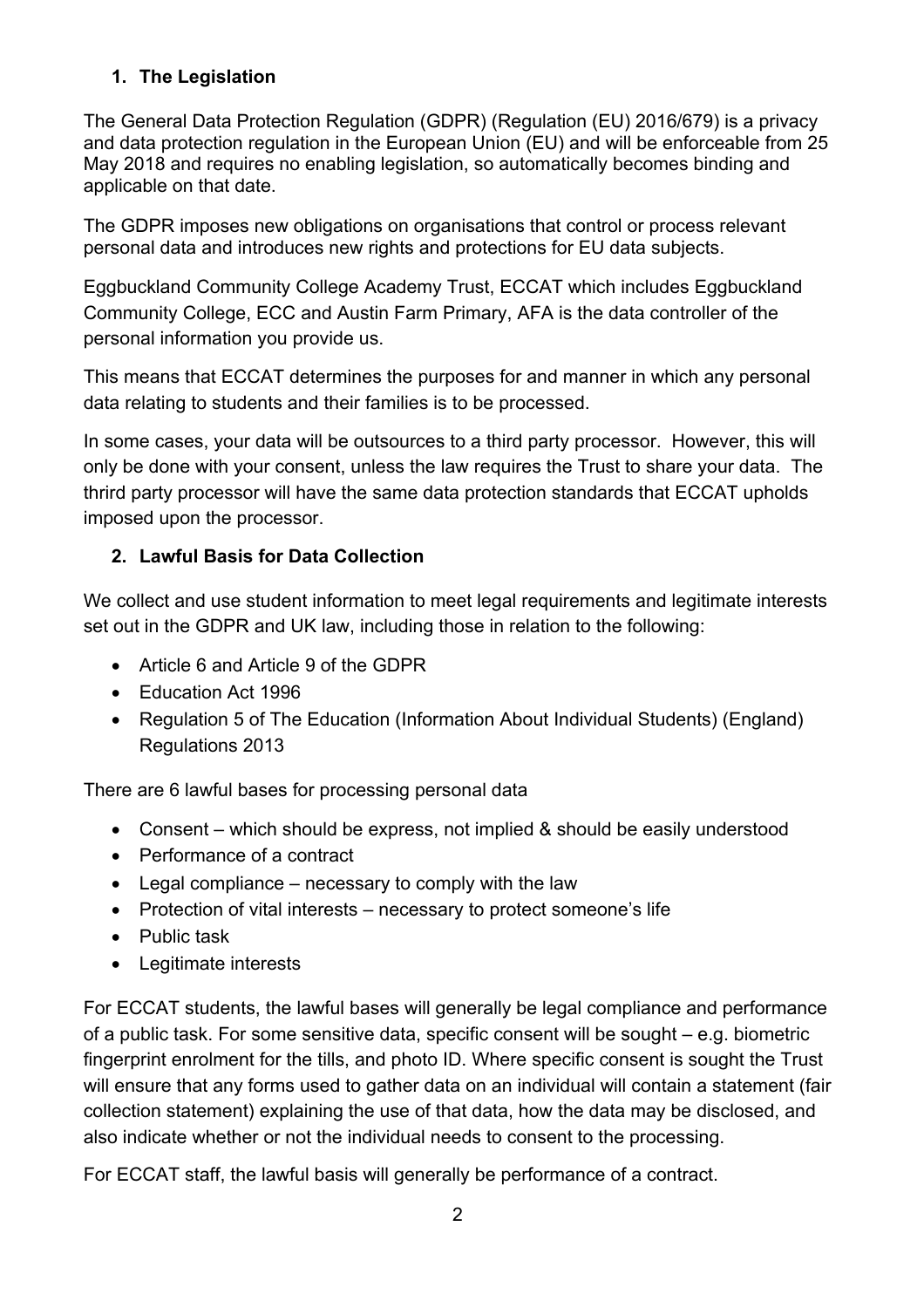# **3. Compliance**

To comply with various legal obligations, including the obligations imposed on it by GDPR the Trust ensures that information about individuals is collected and used fairly, stored safely and securely, and not disclosed to any third party unlawfully

This policy applies to all staff, students, Trustees and any breach of this policy, or of the regulations will be considered an offence and the Trust's disciplinary procedures will be invoked, or, in the case of Trustees, by reference to the Trust's constitution.

As a matter of best practice, other agencies and individuals working with the Trust who have access to personal information, will be expected to read and comply with this policy.

This policy will be updated as necessary to reflect best practice in data management, security and control and to ensure compliance with any changes or amendments to the GDPR and other relevant legislation.

# **4. Responsibilities under GDPR**

The Principal is responsible for all day-to-day data protection matters, and will be responsible for ensuring that all members of staff and relevant individuals abide by this policy, and for developing and encouraging transparent, proportionate, and secure data and information handling within the Trust.

The Principal is also responsible for ensuring that the Trust's notification is kept accurate. Details of the Trust's notification can be found on the Office of the Information Commissioner's (ICO) website (www.informationcommissioner.gov.uk).

Compliance with GDPR is the personal responsibility of all members of the Trust who process personal information. Individuals who provide personal data to the Trust are responsible for ensuring that the information is accurate and up-to-date.

# **5. Data Protection Officer**

Under GDPR the Trust is bound to appoint a Data Protection Officer, who will perform an advisory role in helping the Trust to exercise its responsibilities under the GDPR regulations. Ms Jessica Dann has been appointed to this role.

# **6. Data Protection Principles**

All data within the Trust's control shall be identified as personal, sensitive or both to ensure that it is handled in compliance with legal requirements and access to it does not breach the rights of the individuals to whom it relates.

The definitions of personal and sensitive data shall be as those published by the ICO for guidance: https://ico.org.uk/for-organisations/guide-to-data-protection/key-definitions/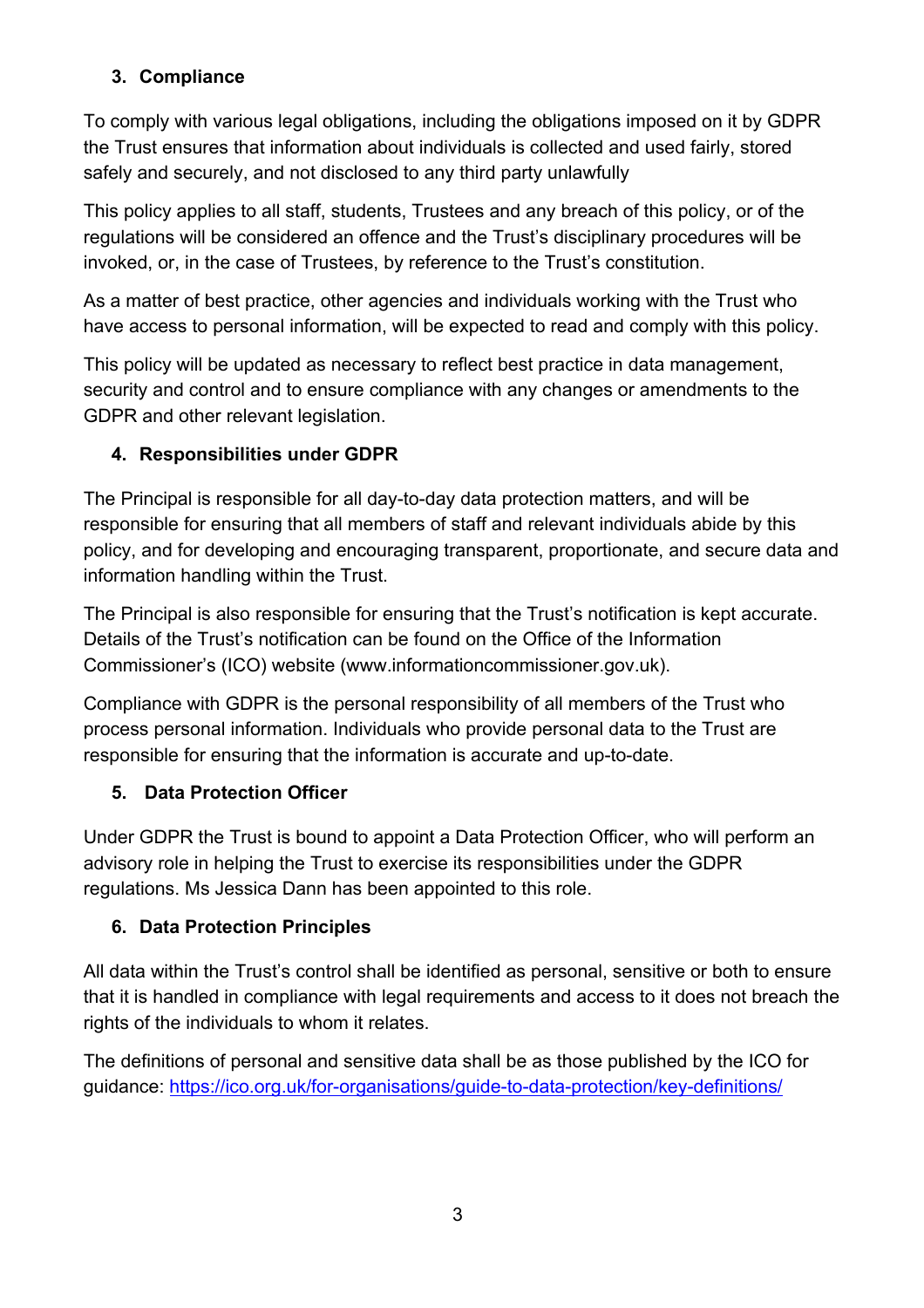The principles of the GDPR shall be applied to all data processed. The following principles reflect two of the main objectives of GDPR – Privacy by Design and Data Minimisation:-

- Personal data should be processed fairly, lawfully and in a transparent manner.
- Data should be obtained for specified and lawful purposes and not further processed in a manner that is incompatible with those purposes.
- The data should be adequate, relevant and not excessive.
- The data should be accurate and where necessary kept up to date.
- Data should not be kept for longer than necessary.
- Data should be kept secure.

In accordance with the above, the personal data of students and their families is collected and used for the following reasons:

- To support student learning
- To monitor and report on student progress
- To provide appropriate pastoral care
- To assess the quality of our service
- To comply with the law regarding data sharing
- To safeguard students

## **7. Data Breach**

GDPR introduces a duty on all organisations to report certain types of personal data breach to the relevant supervisory authority (ICO). Where feasible this must be done within 72 hours of becoming aware of the breach.

When a personal data breach has occurred, the Trust will establish the likelihood and severity of the resulting risk to individual rights and freedoms. Where it is determined that a there is a risk, the Trust will report to the ICO and the affected individuals will be informed without undue delay.

Full records will be kept of any personal data breaches, regardless of whether notification to the supervising authority is required.

## **8. Subject Access Rights (SARs)**

Individuals have a right to access any personal data relating to them which are held by the Trust, including information held within their educational record. Requests for information must be made in writing (this includes email) and addressed to the Principal. Any member of staff receiving a SAR should forward this to the Principal. If the initial request does not clearly identify the information required then we may ask you for clarification. When making a request, you may be asked to provide evidence of your identity such as a passport, driving licence, or utility bill.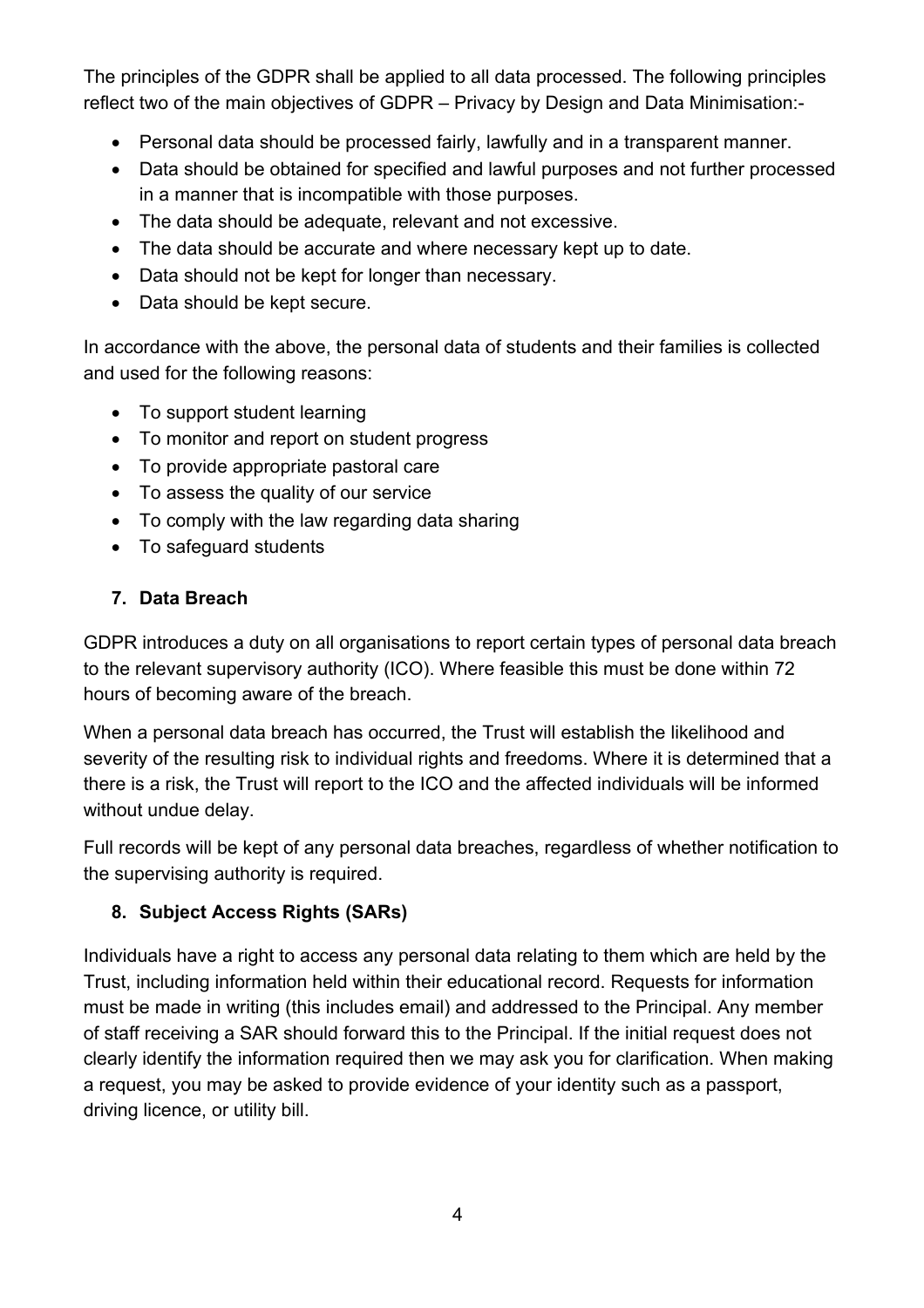Information must be provided free of charge; however, a 'reasonable fee' may be charged when a request is manifestly unfounded or excessive, particularly if it is repetitive. A charge may also be made to comply with requests for further copies of the same information.

The Trust will respond to requests within 1 month (irrespective of Trust holidays). However, the 1 month deadline will not commence until receipt of fees or clarification of information has been sought.

# **9. Disclosure of Data**

The Trust undertakes not to disclose personal data to unauthorised third parties, including family members, friends, social networking groups, government bodies, and in some circumstances, the police.

Legitimate disclosures may occur in the following instances:

- the individual has given their consent to the disclosure
- the disclosure has been notified to the Information Commission's Office and is in the legitimate interests of the Trust
- the Trust is legally obliged to disclose the information
- the disclosure is required for the performance of a contract

Where the Trust receives a disclosure request from a third party it will take reasonable steps to verify the identity of that third party before making any disclosure.

### **10.Derogation**

Member States can introduce exemptions from the GDPR's transparency obligations and individual rights, but only where the restriction respects the essence of the individual's fundamental rights and freedoms and is a necessary and proportionate measure in a democratic society to safeguard:

- national security;
- defence;
- public security:
- the prevention, investigation, detection or prosecution of criminal offences;
- other important public interests, in particular economic or financial interests, including budgetary and taxation matters, public health and security;
- the protection of judicial independence and proceedings;
- breaches of ethics in regulated professions;
- monitoring, inspection or regulatory functions connected to the exercise of official authority regarding security, defence, other important public interests or crime/ethics prevention;
- the protection of the individual, or the rights and freedoms of others; or
- the enforcement of civil law matters.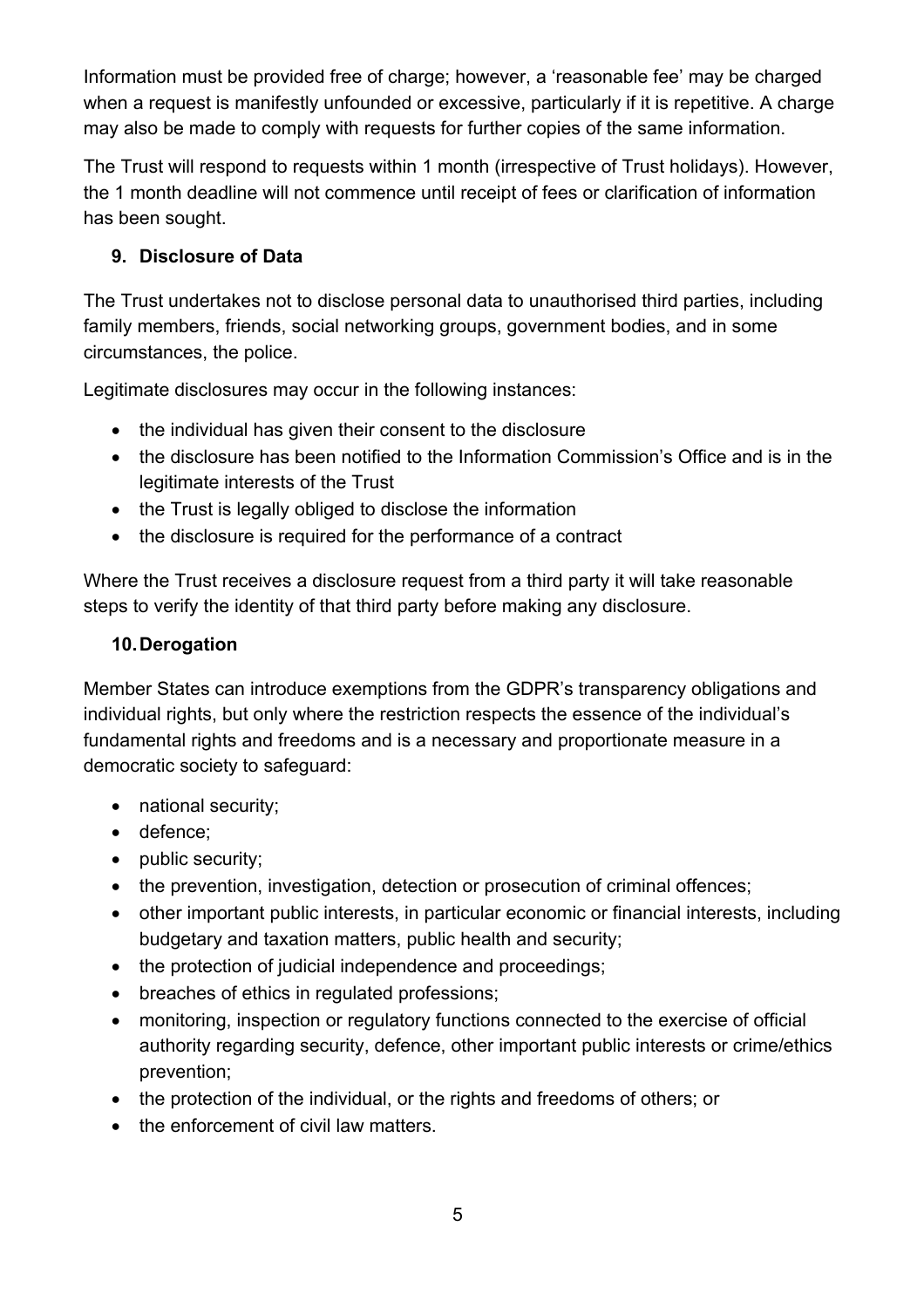## **11.Publication of Trust information**

The Trust publishes various items which will include some personal data, e.g.

- internal telephone directory / staff handbook
- event information
- staff information
- lists of students

It may be that in some circumstances an individual wishes their data processed for such reasons to be kept confidential, or restricted to internal Trust access only. Therefore it is the Trust's policy to offer an opportunity to opt-out of the publication of such when collecting the information.

Staff records appertaining to individual staff will remain of a confidential nature between the Principal and the member of staff.

# **12.CCTV**

There are CCTV systems operating within the Trust for the purpose of protecting Trust members and property. The Trust will only process any personal data obtained by the CCTV system in a manner which ensures compliance with the regulations.

# **13.Data Security**

In order to assure the protection of all data being processed, the Trust will continue to monitor and evaluate risks associated with maintaining and processing personal data. Security of data shall be achieved through the implementation of proportionate physical and technical measures. The security arrangements of any organisation with which data is shared shall also be considered and where required these organisations shall be asked to provide evidence of their competence in the security of shared data.

# **14.Data Retention and Disposal**

Data will be retained and either securely disposed of or archived in accordance with the guidelines specified in following link - https://c.ymcdn.com/sites/irms.siteym.com/resource/collection/8BCEF755-0353-4F66-9877- CCDA4BFEEAC4/2016\_IRMS\_Toolkit\_for\_Schools\_v5\_Master.pdf

The Trust recognises that the secure disposal of redundant data is an integral element to compliance with legal requirements and an area of increased risk. All data held in any form of media (paper, tape, electronic) shall only be passed to a disposal partner with demonstrable competence in providing secure disposal services. All data shall be destroyed or eradicated to agreed levels in accordance with recognised national standards.

Staff who are leaving and who have access to personal information, will be required to confirm, before leaving, that any personal information, either staff or student related, will be either erased or anonymised to the Trust's satisfaction, on any devices or storage media which will remain in their possession upon leaving.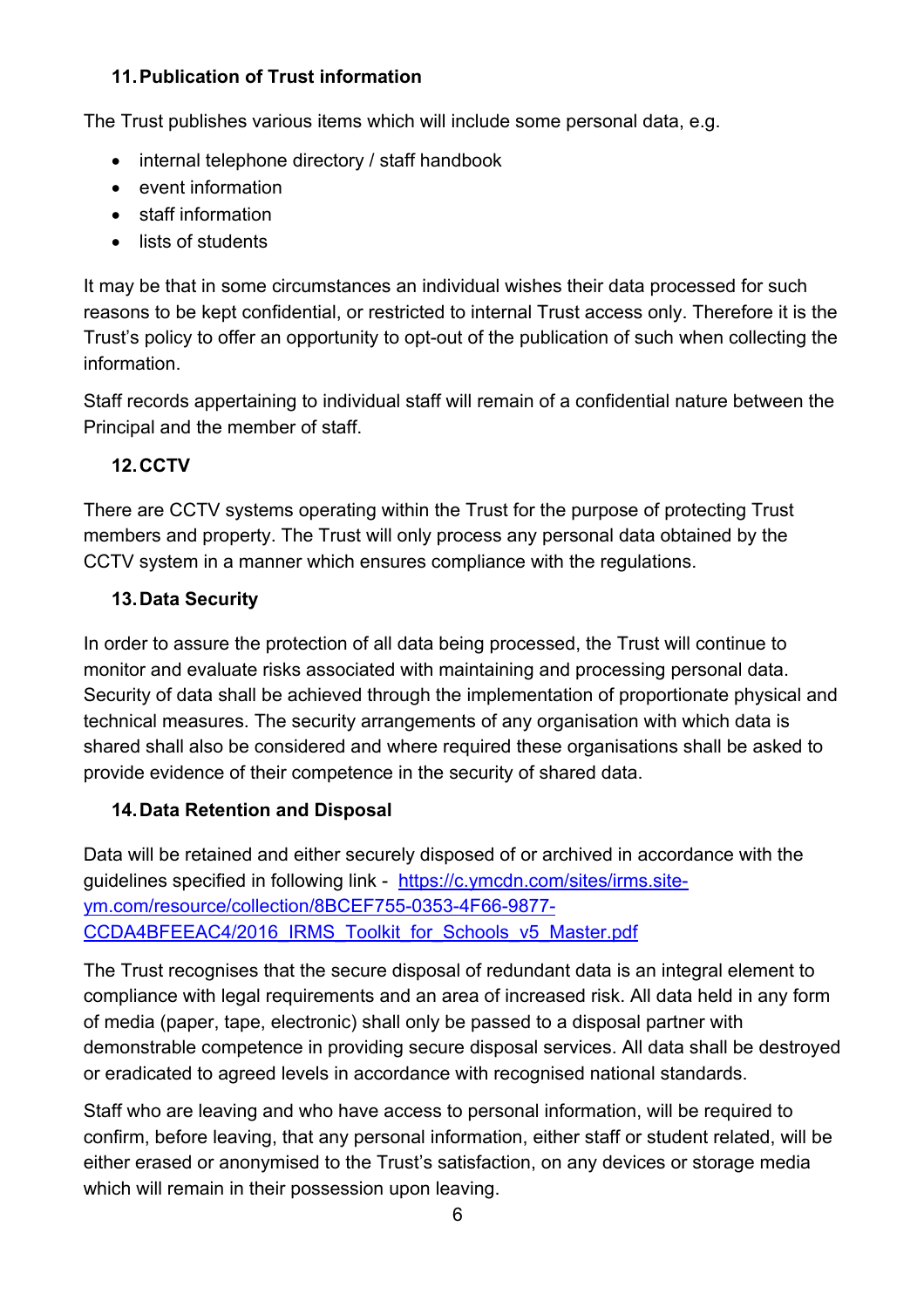## **15.Access to Personal Data**

Under data protection legislation, parents, students and staff have the right to request access to information about them that we hold. To make a request for your personal information, or be given access to your record, contact Ms Jessica Dann by email jdann@eggbuckland.com.

You also have the right to:

- object to processing of personal data that is likely to cause, or is causing, damage or distress
- prevent processing for the purpose of direct marketing
- object to decisions being taken by automated means
- in certain circumstances, have inaccurate personal data rectified, blocked, erased or destroyed; and
- claim compensation for damages caused by a breach of the Data Protection regulations

If you have a concern about the way we are collecting or using your personal data, we request that you raise your concern with us in the first instance. Alternatively, you can contact the Information Commissioner's Office at https://ico.org.uk/concerns/

If you would like to discuss anything in this privacy notice, please contact Vice Principal, Mr S Crawford in the first instance via ECC, or DPO - Ms Jessica Dann by email jdann@eggbuckland.com.

## **16.Useful Links**

To find out more about the data collection requirements placed on us by the Department for Education (for example; via the Trust census) go to https://www.gov.uk/education/datacollection-and-censuses-for-Trusts.

To find out more about the NPD, go to https://www.gov.uk/government/publications/national-student-database-user-guide-andsupporting-information

For more information about the DfE's data sharing process, please visit: https://www.gov.uk/data-protection-how-we-collect-and-share-research-data

For information about which organisations the department has provided student information, (and for which project), please visit the following website: https://www.gov.uk/government/publications/national-student-database-requests-received

To contact DfE: https://www.gov.uk/contact-dfe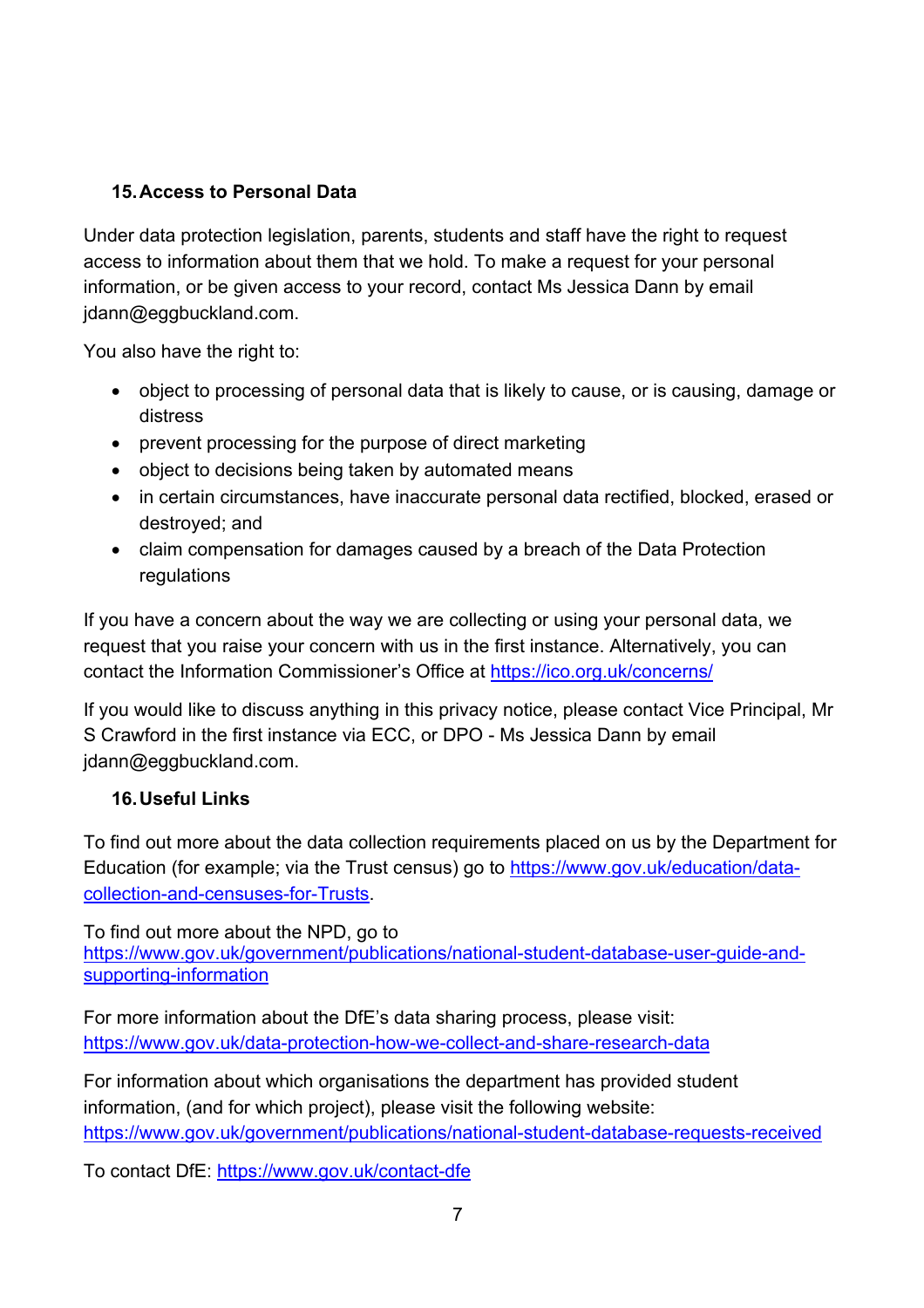To contact the Information Commissioner's Office : https://ico.org.uk/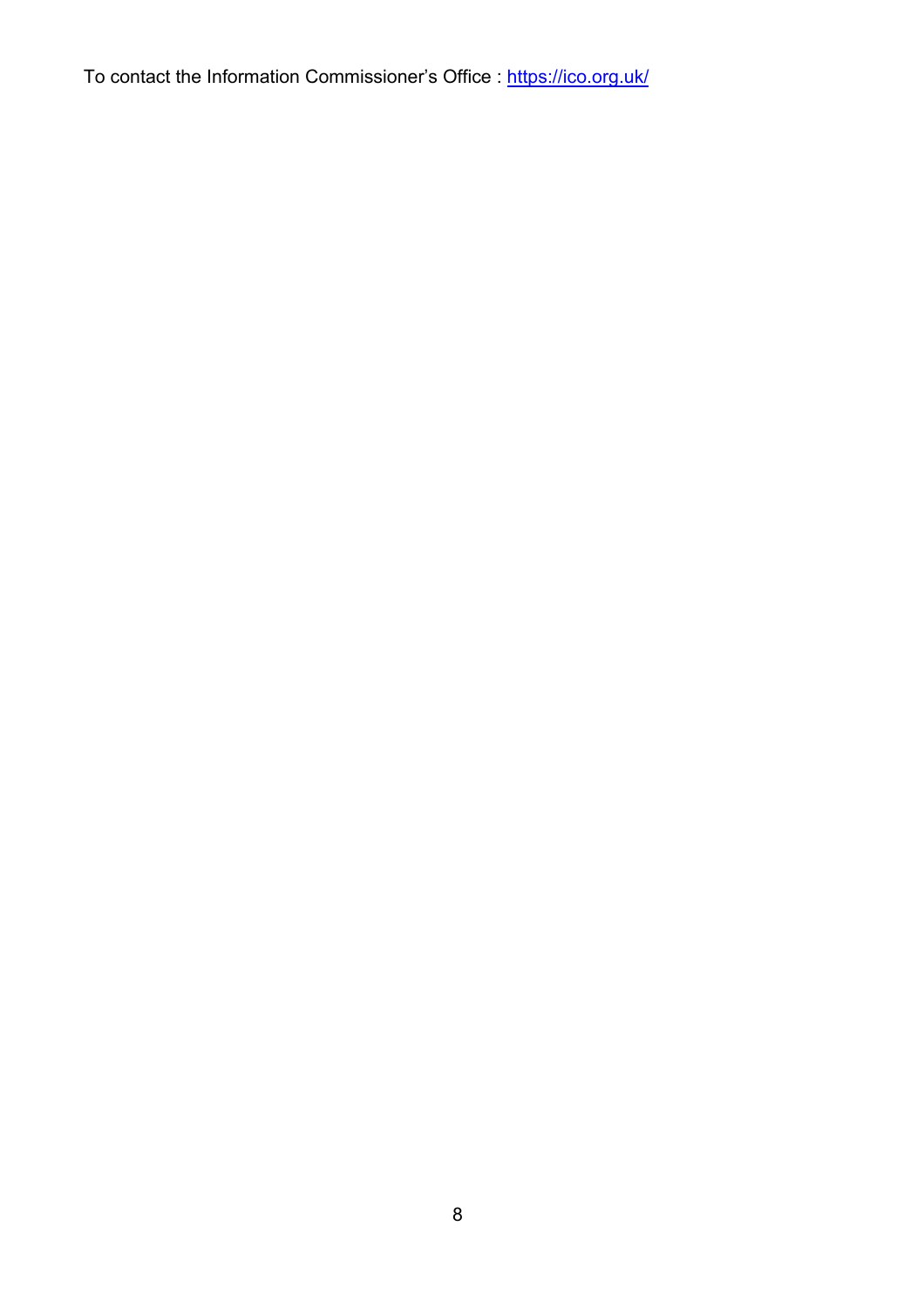# **Appendix A**

### **Privacy Notice for Students**

Eggbuckland Community College Academy Trust, ECCAT which includes Eggbuckland Community College, ECC and Austin Farm Primary, AFA is the data controller of the personal information you provide us.

This means that ECCAT determines the purposes for and manner in which any personal data relating to students and their families is to be processed.

In some cases, your data will be outsources to a third party processor. However, this will only be done with your consent, unless the law requires the school to share your data. The thrird party processor will have the same data protection standards that ECCAT upholds imposed upon the processor.

### **The categories of student information that we collect, hold and share include:**

- Personal information e.g. name, unique student number and address
- Characteristics e.g. ethnicity, language, nationality, country of birth and free school meal eligibility
- Attendance information e.g. sessions attended, number of absences and absence reasons
- Assessment information
- Relevant medical information
- Special educational needs information
- Exclusions / behavioural information
- Post 16 learning information
- •

### **Why we collect and use this information**

We use the student data:

- To support student learning
- To monitor and report on student progress
- To provide appropriate pastoral care
- To assess the quality of our services
- To comply with the law regarding data sharing

### **The lawful basis on which we use this information**

We collect and use student information to meet legal requirements and legitimate interests set out in the GDPR and UK law, including those in relation to the following:

- Article 6 and Article 9 of the GDPR
- Education Act 1996
- Regulation 5 of The Education (Information About Individual Students) (England) Regulations 2013

In accordance with the above, the personal data of students and their families is collected and used for the following reasons:

- To support student learning
- To monitor and report on student progress
- To provide appropriate pastoral care
- To assess the quality of our service
- To comply with the law regarding data sharing
- To safeguard students

### **Collecting student information**

Whilst the majority of student information you provide to us is mandatory, some of it is provided to us on a voluntary basis.

In order to comply with the General Data Protection Regulation, we will inform you whether you are required to provide certain student information to us or if you have a choice in this.

### **Storing student data**

We hold student data in accordance with Appendix C toolkit for schools v5

Who we share student information with

We routinely share student information with:

- Students' destinations upon leaving the school
- **The Local Authority**
- The NHS
- The Department for Education (DfE)
- The Eggbuckland Community College Academy **Trust**
- Post 16 providers

### **Why we share student information**

We do not share information about our students with anyone without consent unless the law and our policies allow us to do so.

We share students' data with the Department for Education (DfE) on a statutory basis. This data sharing underpins school funding and educational attainment policy and monitoring.

We are required to share information about our students with the (DfE) under regulation 5 of The Education (Information About Individual Students) (England) Regulations 2013.

### **Data collection requirements:**

To find out more about the data collection requirements placed on us by the Department for Education (for example; via the school census) go to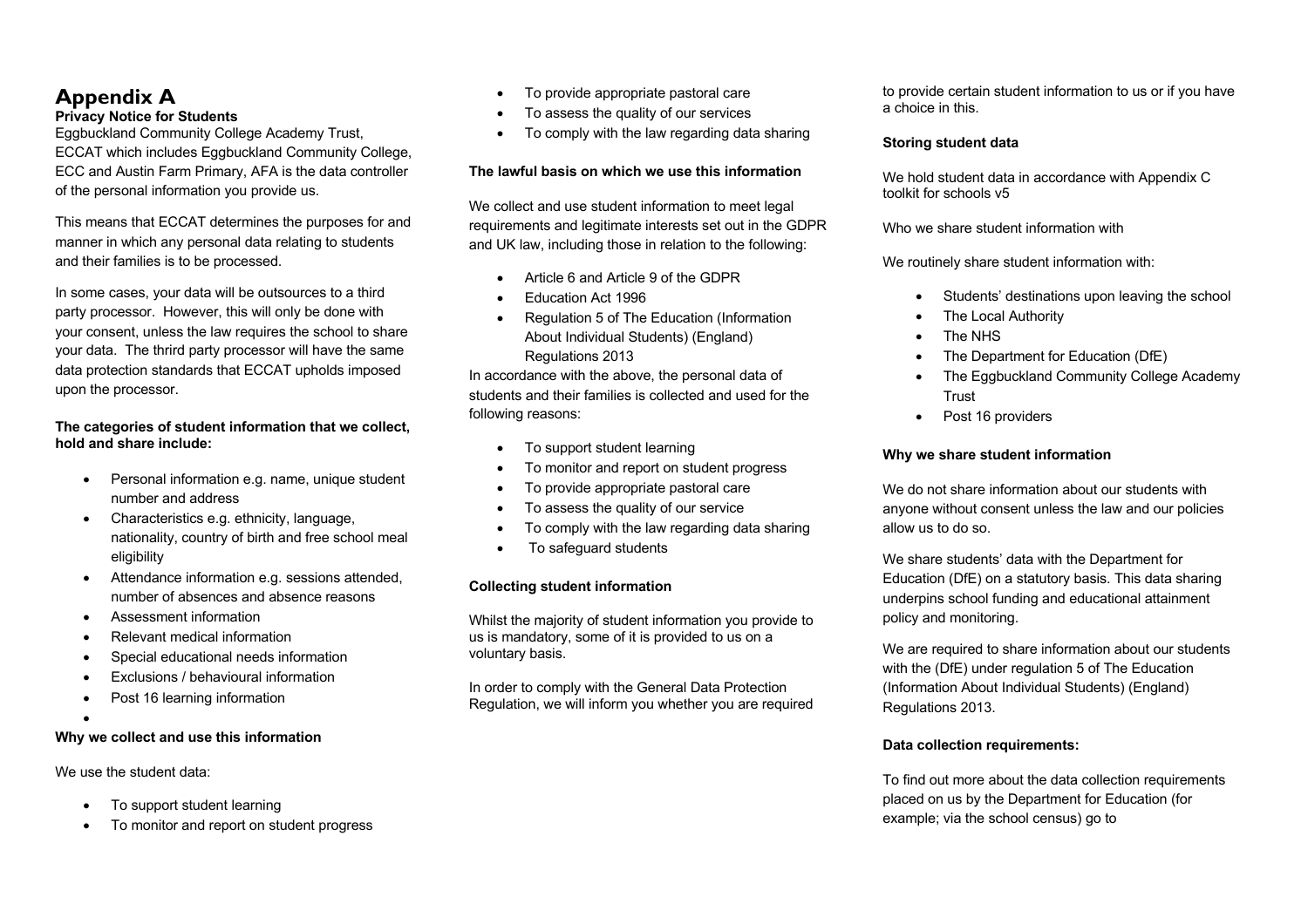### https://www.gov.uk/education/data-collection-andcensuses-for-schools.

#### **Youth support services**

### **Students aged 13+**

Once our students reach the age of 13, we also pass student information to our local authority and / or provider of youth support services as they have responsibilities in relation to the education or training of 13-19 year olds under section 507B of the Education Act 1996.

This enables them to provide services as follows:

- youth support services
- careers advisers

A parent or guardian can request that **only** their child's name, address and date of birth is passed to their local authority or provider of youth support services by informing us. This right is transferred to the child / student once he/she reaches the age 16.

### **Students aged 16+**

We will also share certain information about students aged 16+ with our local authority and / or provider of youth support services as they have responsibilities in relation to the education or training of 13-19 year olds under section 507B of the Education Act 1996.

This enables them to provide services as follows:

- post-16 education and training providers
- youth support services
- careers advisers

For more information about services for young people, please visit our local authority website.

### **The National Student Database (NPD)**

The NPD is owned and managed by the Department for Education and contains information about students in schools in England. It provides invaluable evidence on educational performance to inform independent research, as well as studies commissioned by the Department. It is held in electronic format for statistical purposes. This information is securely collected from a range of sources including schools, local authorities and awarding bodies.

We are required by law, to provide information about our students to the DfE as part of statutory data collections such as the school census and early years' census. Some of this information is then stored in the NPD. The law that allows this is the Education (Information About Individual Students) (England) Regulations 2013.

The department may share information about our students from the NPD with third parties who promote the education or well-being of children in England by:

- conducting research or analysis
- producing statistics
- providing information, advice or guidance
- •

The Department has robust processes in place to ensure the confidentiality of our data is maintained and there are stringent controls in place regarding access and use of the data. Decisions on whether DfE releases data to third parties are subject to a strict approval process and based on a detailed assessment of:

- who is requesting the data
- the purpose for which it is required
- the level and sensitivity of data requested: and • the arrangements in place to store and handle the data

• To be granted access to student information, organisations must comply with strict terms and conditions covering the confidentiality and handling of the data, security arrangements and retention and use of the data.

#### **Requesting access to your personal data**

Under data protection legislation, parents and students have the right to request access to information about them that we hold. To make a request for your personal information, or be given access to your child's educational record, contact in the first instance, Mr S Crawford at the Trust and then, Ms Jessica Dann by email jdann@eggbuckland.com

You also have the right to:

- object to processing of personal data that is likely to cause, or is causing, damage or distress
- prevent processing for the purpose of direct marketing
- object to decisions being taken by automated means
- in certain circumstances, have inaccurate personal data rectified, blocked, erased or destroyed; and
- claim compensation for damages caused by a breach of the Data Protection regulations

If you have a concern about the way we are collecting or using your personal data, we request that you raise your concern with us in the first instance. Alternatively, you can contact the Information Commissioner's Office at https://ico.org.uk/concerns/

### **Contact**

If you would like to discuss anything in this privacy notice, please contact:

in the first instance, Mr S Crawford at the Trust and then, Ms Jessica Dann by email jdann@eggbuckland.com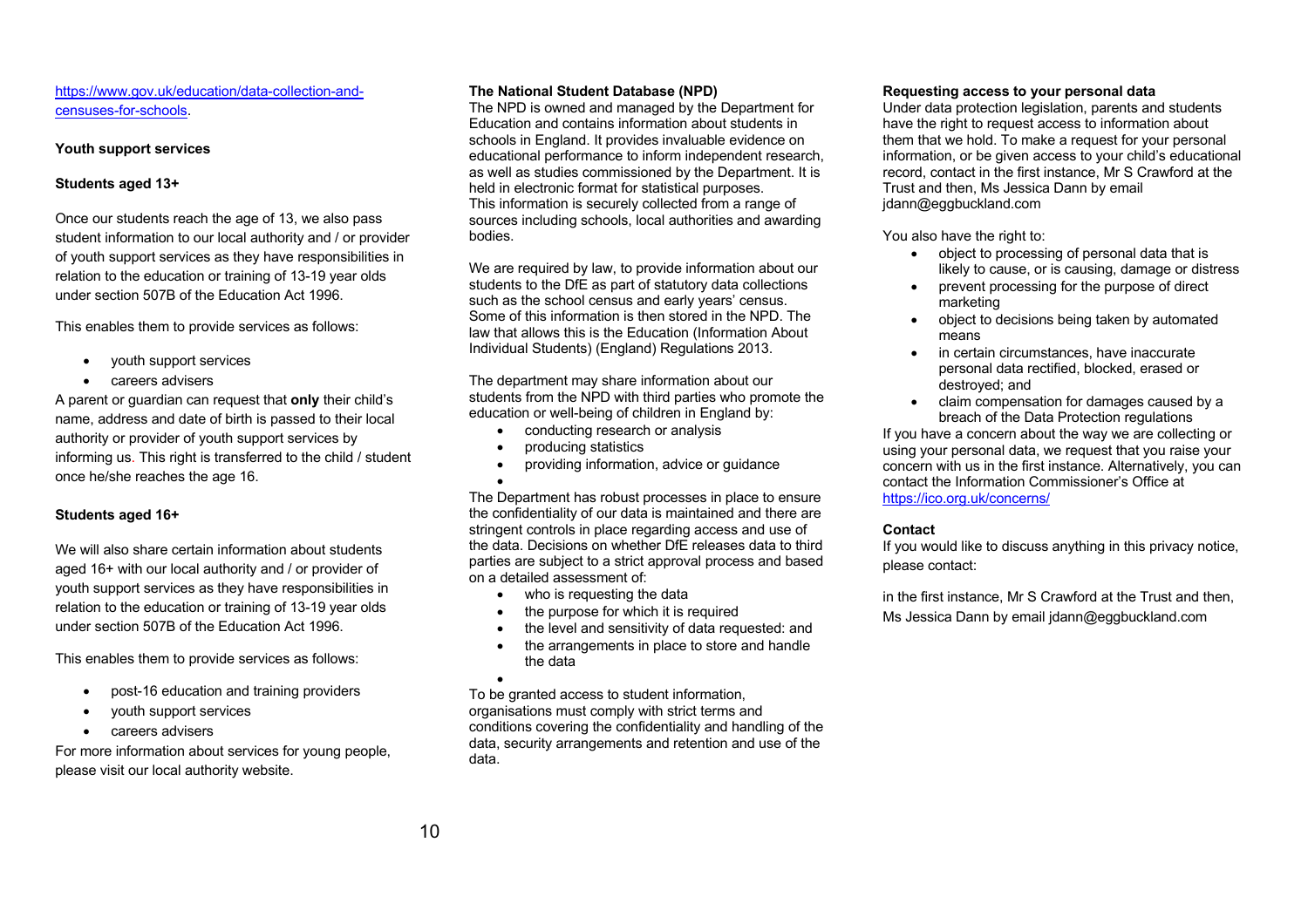## **Declaration**

## **ECCAT Student Privacy Notice Consent Form**

The General Data Protection Regulation (GDPR) (Regulation (EU) 2016/679) is a privacy and data protection regulation in the European Union (EU) and will be enforceable from 25 May 2018 and requires no enabling legislation, so automatically becomes binding and applicable on that date.

The GDPR imposes new obligations on organisations that control or process relevant personal data and introduces new rights and protections for EU data subjects.

Eggbuckland Community College Academy Trust, ECCAT which includes Eggbuckland Community College, ECC and Austin Farm Primary, AFA is the data controller of the personal information you provide us.

This means that ECCAT determines the purposes for and manner in which any personal data relating to students and their families is to be processed.

In some cases, your data will be outsources to a third party processor. However, this will only be done with your consent, unless the law requires the College to share your data. The third party processor will have the same data protection standards that ECCAT upholds imposed upon the processor. We would therefore be grateful if you would sign the Declaration below as your <<son>> is under the age of 13 years old.

Student: <<Forename>> <<LegalSurname>> Tutor Group: <<reg>>

I declare that <<Forename>> understands:

- Eggbuckland Community College Academy Trust, ECCAT has a legal and legitimate interest to collect and process <<Forename>>'s personal data in order to meet statutory requirements.
- $\bullet$  How  $\le$ his>> data is used.
- ECCAT may share << his>> data with the DfE and subsequently the LA.
- ECCAT will not share <<Forename>>'s data to any other third parties without << his>> consent, unless the law requires the Trust to do so.
- ECCAT will always ask for explicit consent where this is required and <<Forename>> must provide this consent if <<he>> agrees to the data being processed.
- <<Forename>>'s data is retained in line with ECCAT's GDPR Data Protection Policy.
- <<Forename>>'s rights to the processing of <<his>> personal data.
- Where I can find out more information about the processing of  $\le$ his>> personal data.

I, the parent/carer of the above student agree to the above as my <<son>> is under the age of 13 years old.

Parent/Carer's Name: <<ParentalAddressee>>

Signed: …………………………………Date…………………………………….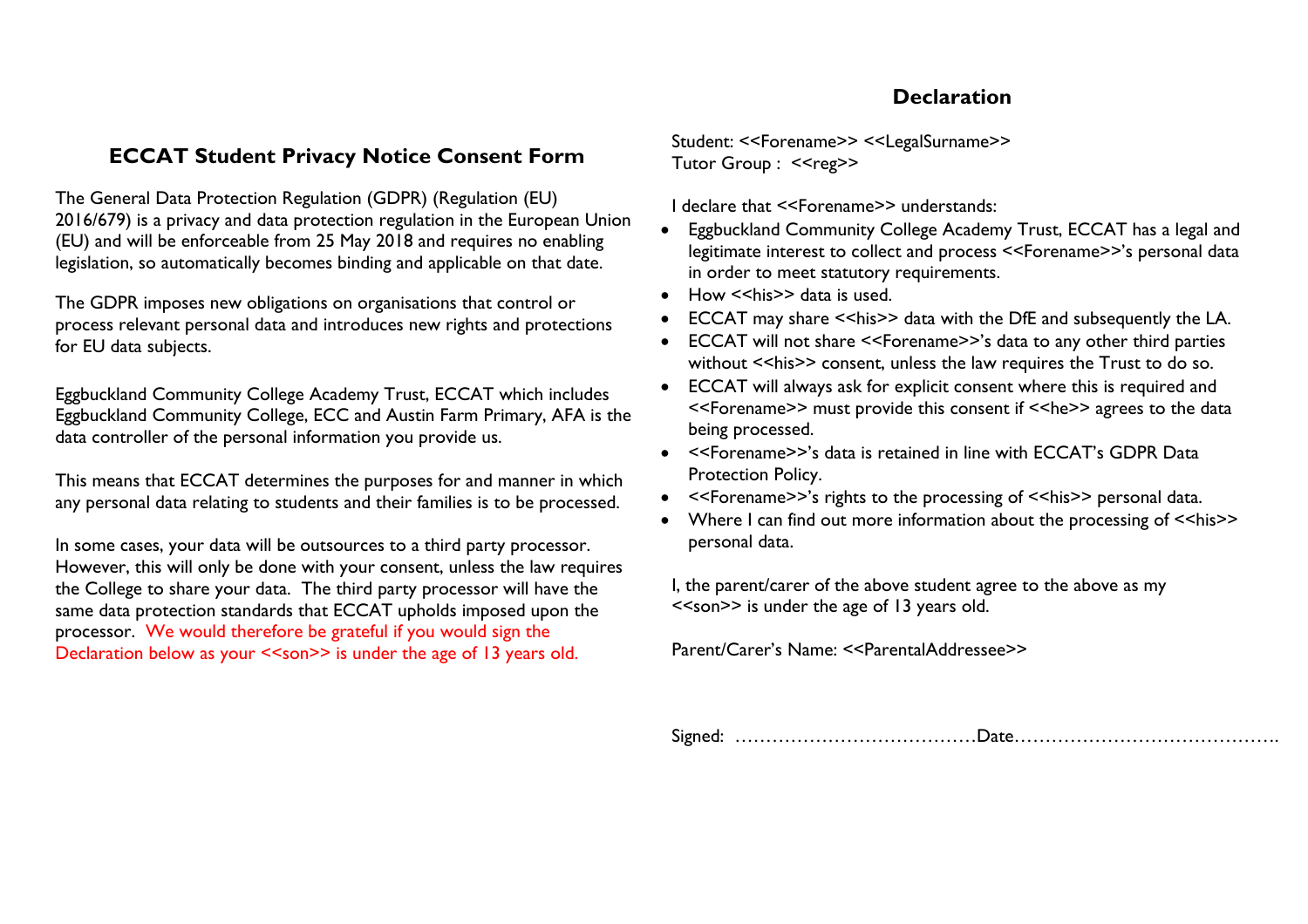# **APPENDIX B**

### **Privacy Notice for Employees, Volunteers, Agency Workers, and Trustees**

ECCAT are a data controller for the purposes of the General Data Protection Regulations (GDPR). This means that we are responsible for deciding how we hold and use personal information about you. We are required under data protection legislation to notify you of the information contained in this privacy notice. This notice applies to current and former employees, volunteers, agency staff, trustees and contractors. This notice does not form part of any contract of employment or other contract to provide services. We may update this notice at any time.

It is important that you read this notice, together with any other privacy notice we may provide on specific occasions when we are collecting or processing personal information about you, so that you are aware of how and why we are using such information.

### **Data Protection Principles**

We will comply with data protection law. This says that the personal information we hold about you must be:

- Used lawfully, fairly and in a transparent way;
- Collected only for valid purposes that we have clearly explained to you and not used in any way that is incompatible with those purposes;
- Relevant to the purposes we have told you about and limited only to those purposes;
- Accurate and kept up to date;
- Kept only as long as necessary for the purposes we have told you about;
- Kept securely;

### **The kind of information that we collect, process, hold and share may include:**

- Personal information (such as name, address, payroll and teacher reference number, national insurance number);
- Employment particulars (such as start dates, hours worked, post, roles and salary information including your pension and tax status);
- Absence/attendance information (such as number of absences and reasons);
- Qualifications (and, where relevant, subjects taught);
- Photograph for ID purposes; copy of driving licence either in support of ID and / or for minibus purposes.
- Marital status and dependants, Next of kin and emergency contact information;
- Bank account details, payroll records and tax status information;
- Location of employment or workplace;
- Information about your race or ethnicity, religious beliefs, sexual orientation and political opinions;
- Trade Union membership usually in the context of facility time and where the school acts as a collection agent for Union subscriptions
- Information about your health, including any medical condition, health and sickness records;
- Biometric data;
- Information about criminal convictions and offences;
- Recruitment information (including copies of right to work documentation, references and other information as part of the application process);
- Employment records (including job titles, work history, working hours, training records and professional memberships);
- Performance and appraisal information;
- Disciplinary and grievance information;
- CCTV footage and other information obtained through electronic means such as swipe card records;
- Information about your use of our information and communications systems;

We may also collect, store and use the following "special categories" of more sensitive personal information:

- Information about your race or ethnicity. religious beliefs, sexual orientation.
- Trade Union membership
- Information about your health, including any medical condition, health and sickness records.
- Genetic information and biometric data;
- Information about criminal convictions and offences;

**Why we collect and use this information** 

We will only use your personal information when the law allows us to. Most commonly, we will use your personal information in the following circumstances, to;

- Enable the development of a comprehensive picture of the workforce and how it is deployed;
- Inform the development of recruitment and retention policies and to make decisions on recruitment, appointments and promotions;
- Determine the terms on which you work for us;
	- Check you are legally entitled to work in the UK;
	- Pay you and, if you are an employee, deducting tax and National Insurance contributions
	- Liaise with your pension provider;
	- Administer the contract we have entered into with you;
	- Manage and plan for the Trust, including accounting and auditing;
	- Conduct performance reviews, manage performance and determine performance requirements;
	- Make decisions about salary reviews and compensation;
	- Assess qualifications for a particular job or task, including decisions about promotions;
	- Gather evidence for possible grievance or disciplinary hearings;
	- Make decisions about your continued employment or engagement;
	- Make arrangements for the termination of our working relationship;
	- Provide education, training and development opportunities;
	- Deal with legal disputes involving you, or other employees, workers and contractors, including accidents at work;
	- Ascertain your fitness to work and manage your sickness absence
	- Comply with health and safety obligations;
	- Prevent fraud;
	- Support Trust / School governance;
	- Monitor your use of our information and communication systems to ensure compliance with our IT policies;
	- Ensure network and information security, including preventing unauthorised access to our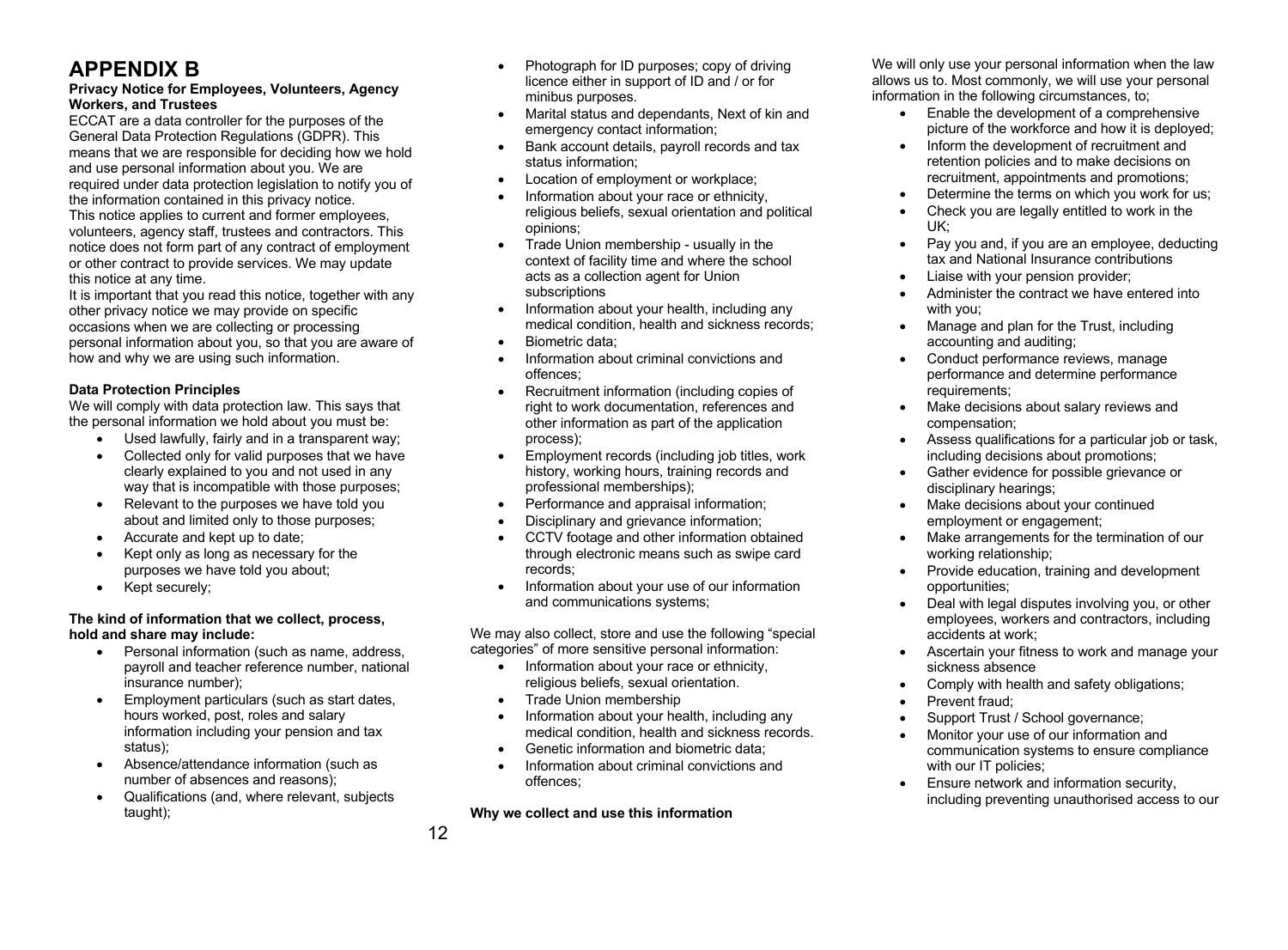computer and electronic communications systems and preventing malicious software distribution;

• Conduct data analytics studies to review and better understand employee retention and attrition rates;

• Allow equal opportunities monitoring We will use your particularly sensitive personal information in the following ways:

- We will use information relating to leave of absence, which may include sickness absence or family related leave, to comply with employment and other laws;
- We will use information about your physical or mental health, or disability status, to ensure your health and safety in the workplace and to assess your fitness to work, to provide appropriate workplace adjustments, to monitor and manage sickness absence and to administer benefits;
- We will use information about your race or national or ethnic origin, religious, philosophical or moral beliefs, or your sexual orientation, to ensure meaningful equal opportunity monitoring and reporting;
- We will use trade union membership information to pay trade union premiums, register the status of a protected employee and to comply with employment law obligations;

#### **The lawful basis on which we process this information**

We will only use your personal information when the law allows us to. Most commonly, we will use your personal information in the following circumstances:

- Where we need to perform the contract we have entered into with you;
- Where we need to comply with a legal obligation;
- Where it is necessary for our legitimate interests (or those of a third party) and your interests and fundamental rights do not override those interests;

We may also use your personal information in the following situations which are likely to be rare:

• Where we need to protect your interests (or someone else's interests);

• Where it is needed in the public interest.

### **Collecting this information**

We typically collect personal information about employees, workers, governors, trustees and contactors through the application and recruitment process, either directly from candidates or sometimes from an employment agency or background check provider. We may sometimes collect additional information from third parties including former employers, credit reference agencies or other background check agencies. We will collect additional personal information in the course of job-related activities throughout the period of you working for us.

Whilst the majority of information you provide to us is mandatory, some of it is provided to us on a voluntary basis. In order to comply with data protection legislation, we will inform you whether you are required to provide certain information to us or if you have a choice in this.

#### **If you fail to provide personal information**

If you fail to provide certain information when requested, we may not be able to perform the contract we have entered into with you (such as paying you or providing a benefit), or we may be prevented from complying with our legal obligations (such as to ensure the health and safety of our workers) or from fulfilling our public duty.

### **Change of purpose**

We will only use your personal information for the purposes for which we collected it, unless we reasonably consider that we need to use it for another reason and that reason is compatible with the original purpose. If we need to use your personal information for an unrelated purpose, we will notify you and we will explain the legal basis which allows us to do so.

Please note that we may process your personal information without your knowledge or consent, in compliance with the above rules, where this is required or permitted by law

### **Retention of your information**

We will only retain your personal information for as long as necessary to fulfil the purposes we collected it for, including for the purposes of satisfying any legal, accounting, or reporting requirements. Details of retention periods for different aspects of your personal

To determine the appropriate retention period for personal data, we consider the amount, nature, and sensitivity of the personal data, the potential risk of harm from unauthorised use or disclosure of your personal data, the purposes for which we process your personal data and whether we can achieve those purposes through other means, and the applicable legal requirements.

In some circumstances we may anonymise your personal information so that it can no longer be associated with you, in which case we may use such information without further notice to you. Once you are no longer an employee, worker, governor, trustee or contractor of the Trust we will retain and securely destroy your personal information in accordance with our Data Protection Policy or applicable laws and regulations.

We will hold your personnel file for a period of 6 years from the date on which your employment with the Trust ended.

### **Who we share this information with**

We routinely share this information with the following third parties:

- Local Authority
- The Department for Education (DfE)
- HR and Legal providers
- Payroll provider
- Auditors
- Pensions Administrators

The following third party service providers may process your personal information on behalf of the Trust:

- NHS Occupational Health Referral Service
- Edenred In respect of Child Care Vouchers
- Cyclescheme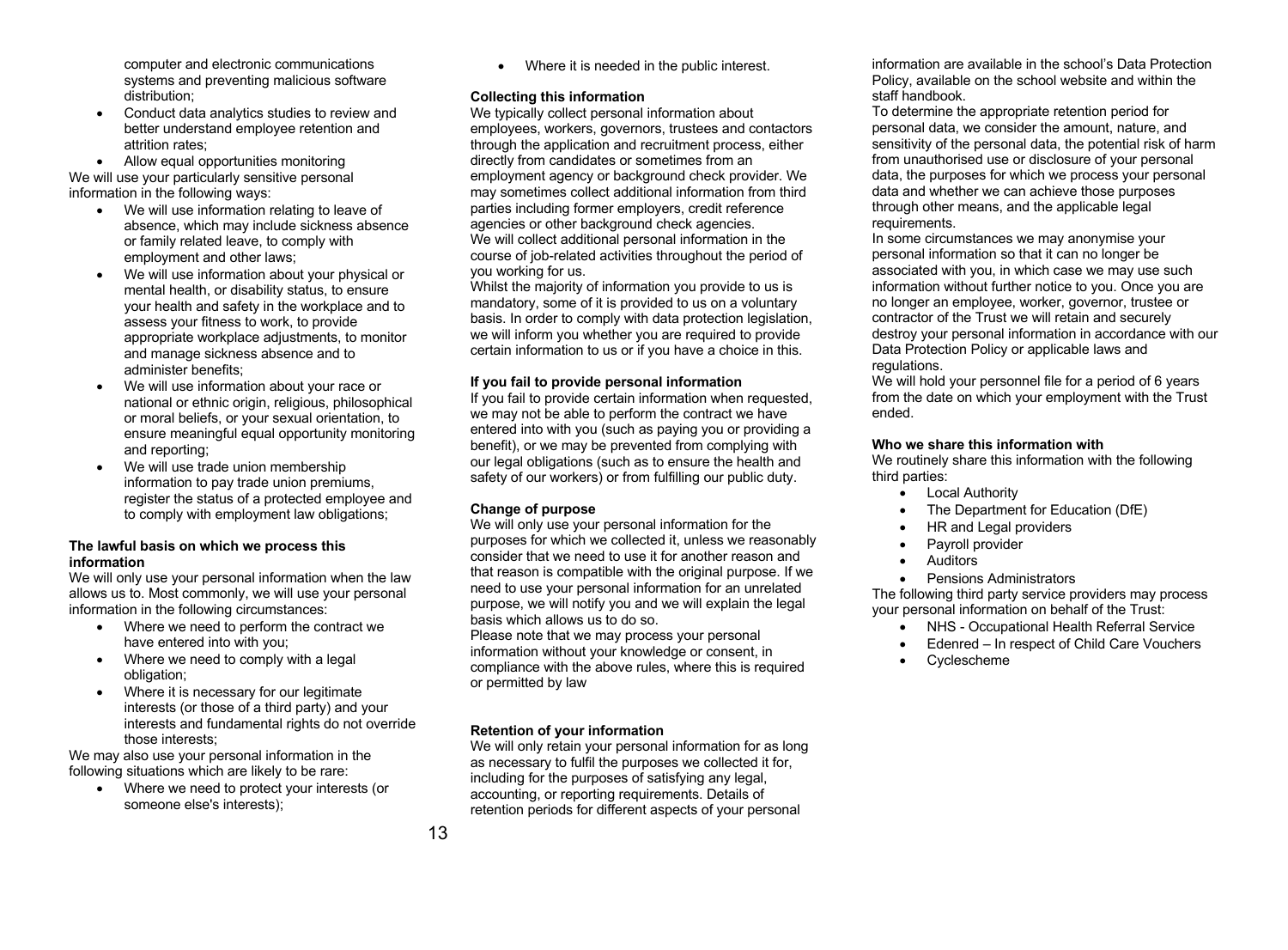#### **Why we share school workforce information**

We may share your personal information with third parties where required by law, where it is necessary to administer the working relationship with you or where we have another legitimate interest in doing so. For example:

- We are required to share information about our workforce members with our local authority (LA) under section 5 of the Education (Supply of Information about the School Workforce) (England) Regulations 2007 and amendments;
- We share personal data with the Department for Education (DfE) on a statutory basis. This data sharing underpins workforce policy monitoring, evaluation, and links to school funding / expenditure and the assessment educational attainment;
- We are required to share information about our students with the (DfE) under section 5 of the Education (Supply of Information about the School Workforce) (England) Regulations 2007 and amendments;

All our third-party service providers and other entities within the Trust are required to take appropriate security measures to protect your personal information in line with our policies. We do not allow our third-party service providers to use your personal data for their own purposes. We only permit them to process your personal data for specified purposes and in accordance with our instructions.

We may transfer your personal information outside the EU. If we do, you can expect a similar degree of protection in respect of your personal information.

#### **Data collection requirements**

The DfE collects and processes personal data relating to those employed by schools (including Multi Academy Trusts) and local authorities that work in state funded schools (including all maintained schools, all academies and free schools and all special schools including Student Referral Units and Alternative Provision). All state funded schools are required to make a census submission because it is a statutory return under sections 113 and 114 of the Education Act 2005

To find out more about the data collection requirements placed on us by the Department for Education including the data that we share with them, go to https://www.gov.uk/education/datacollection-and-censuses-for-schools.

The department may share information about school employees with third parties who promote the education or well-being of children or the effective deployment of school staff in England by:

- Conducting research or analysis;
- Producing statistics;

• Providing information, advice or guidance; The department has robust processes in place to ensure that the confidentiality of personal data is maintained and there are stringent controls in place regarding access to it and its use. Decisions on whether DfE releases personal data to third parties are subject to a strict approval process and based on a detailed assessment of:

- Who is requesting the data;
- The purpose for which it is required;
- The level and sensitivity of data requested: and
- The arrangements in place to securely store and handle the data;

To be granted access to your information, organisations must comply with our strict terms and conditions covering the confidentiality and handling of the data, security arrangements and retention and use of the data.

For more information about the department's data sharing process, please visit:

#### https://www.gov.uk/data-protection-how-we-collect-and-shareresearch-data

To contact the department: https://www.gov.uk/contact-dfe

#### **Requesting access to your personal data**

Under the GDPR, you have the right to request access to the information that we hold relating to you. To make a request for your personal information, please contact the Vice-Principal in the first instance.

You also have the right to:

- Object to processing of personal data where we are relying on a legitimate interest (or those of a third party) and there is something about your particular situation which makes you want to object to processing on this ground;
- Prevent processing for the purpose of direct marketing;
- Object to decisions being taken by automated means;
- In certain circumstances, have inaccurate personal data rectified, restricted, erased or destroyed;
- Request the transfer of your information to another party; and
- Seek compensation for damage you have suffered as a result of a breach of Data Protection Legislation;

If you have a concern about the way we are collecting or using your personal data, we ask that you speak with the Vice-Principal in the first instance, so that any concerns can be fully investigated.

#### **Data security**

We have put in place appropriate security measures to prevent your personal information from being accidentally lost, used or accessed in an unauthorised way, altered or disclosed. In addition, we limit access to your personal information to those employees, agents, contractors and other third parties who have a genuine need to know. They will only process your personal information on our instructions and they are subject to a duty of confidentiality.

We have put in place procedures to deal with any suspected data security breach and will notify you and any applicable regulator of a suspected breach where we are legally required to do so.

#### **Data Protection Officer**

If you would like to discuss anything in this privacy notice, please contact the Vice-Principal in the first instance.

We have appointed a data protection officer (DPO) to help us to monitor and review the school's compliance with this privacy notice. If you require any further information about this privacy notice please contact Ms Jessica Dann by email jdann@eggbuckland.com